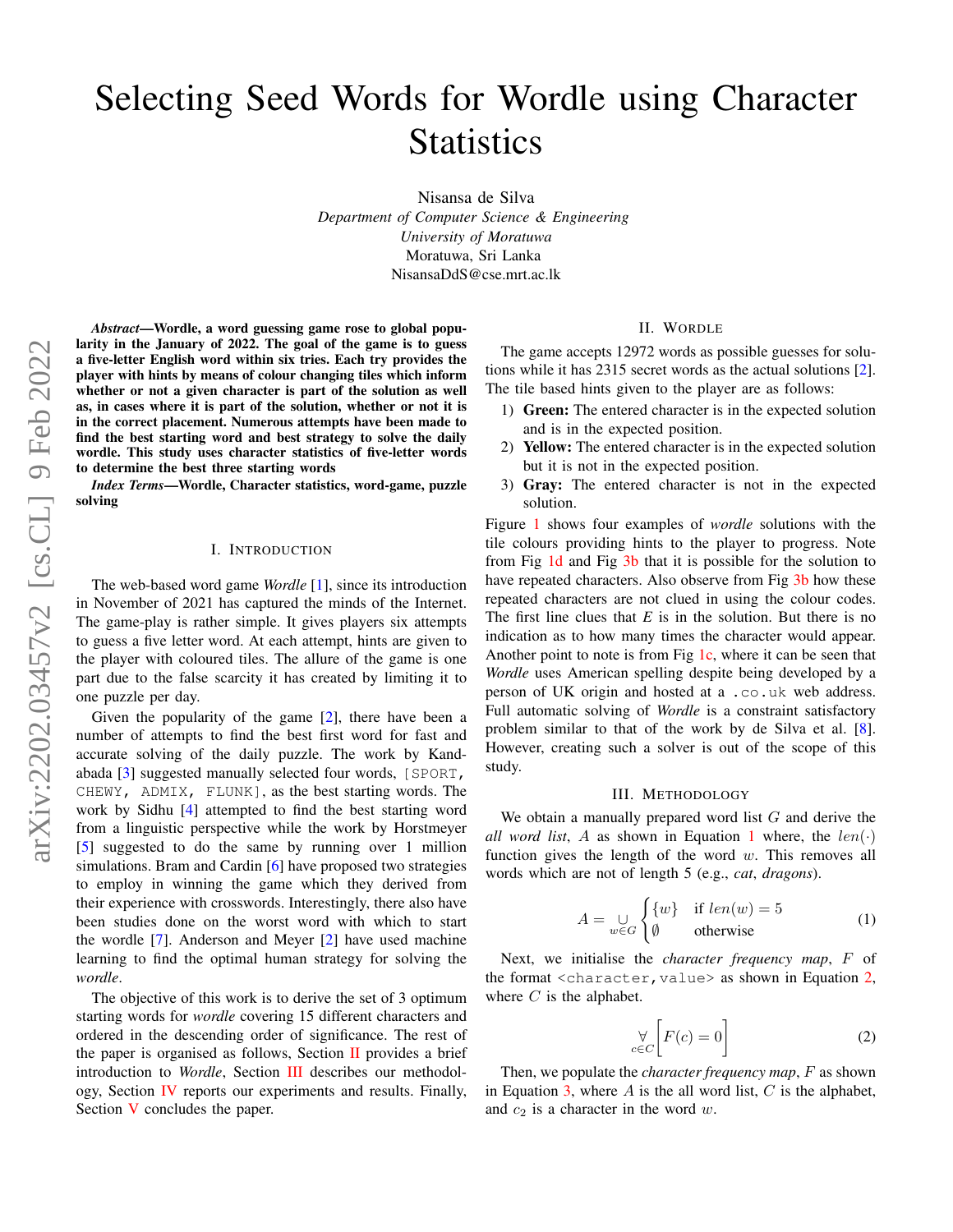<span id="page-1-0"></span>

| S           | A            | L                       | E | S                       |
|-------------|--------------|-------------------------|---|-------------------------|
| $\mathbf C$ | $\mathbf{o}$ | $\overline{\mathsf{V}}$ | E | R                       |
| R           |              | N                       | G | S                       |
| R           | U            |                         | N | $\mathbf S$             |
| D           | R            |                         | N | $\overline{\mathsf{K}}$ |
|             |              |                         |   |                         |

(a) Guessing the word *Drink* (b) Guessing the word *Tangy*

| C.          |   | Е  | R |
|-------------|---|----|---|
| $\mathbf G$ |   | E  | R |
| ٠           | Α | O) | R |
|             |   |    |   |

(c) Guessing the word *Favor*



| $\mathbf{C}$ | $\overline{O}$  | $\overline{\mathsf{v}}$ | E            | $\mathsf{R}$ |
|--------------|-----------------|-------------------------|--------------|--------------|
| P            | $\blacklozenge$ | $\mathbf N$             | $\mathbf{G}$ | $\mathbf{s}$ |
| H            | A               | т                       | $\mathsf E$  | D            |
| $\mathbf{A}$ | $\mathbf B$     | $\mathbf B$             | Е            | Y            |
|              |                 |                         |              |              |

(d) Guessing the word *Abbey*

Fig. 1: Few Examples of *Wordle* Solutions

<span id="page-1-1"></span>
$$
\bigvee_{w \in A} \left[ \bigvee_{c_1 \in C} \left[ F(c_1) = F(c_1) + \sum_{c_2 \in w} \begin{cases} 1 & \text{if } c_1 = c_2 \\ 0 & \text{otherwise} \end{cases} \right] \right] \tag{3}
$$

Next, we update the *character frequency map*, F, as shown in Equation [4,](#page-1-2) where A is the *all word list*, C is the alphabet, and the  $len(w)$  gives the character count (length) of the word  $w$ . This results in  $F$  registering the global frequencies of each of the characters in the alphabet.

<span id="page-1-2"></span>
$$
\bigtriangledown_{c_1 \in C} \left[ F(c_1) = \frac{F(c_1)}{\sum\limits_{w \in A} len(w)} \right] \tag{4}
$$

We define the *unique word list*, W as shown in Equation [5,](#page-1-3) where  $A$  is the *all word list*,  $c$  is a character in the word  $w$ , and the  $len(\cdot)$  function gives the size of the set. This function makes sure that the  $W$  only contains words that have five unique characters. This removes 5 letter words which have repeated characters (e.g., *feels*).

<span id="page-1-3"></span>
$$
W = \bigcup_{w \in A} \begin{cases} \{w\} & \text{if } len\left(\bigcup_{c \in w} \{c\}\right) = 5\\ \emptyset & \text{otherwise} \end{cases}
$$
 (5)

We define the *word value map*, M of the format  $\langle$ word, value> as shown in Equation [6,](#page-1-4) where W is the *unique word list* from Equation [5,](#page-1-3) c is a character in word w and F(c) is the value stored in the *character frequency map* (created in Equation [4\)](#page-1-2) for the character  $c$ .

<span id="page-1-4"></span>
$$
\bigvee_{w \in W} \left\{ M(w) = \sum_{c \in w} F(c) \right\} \tag{6}
$$

Next, we define word overlap as shown in Equation [7](#page-1-5) where  $w_1$  and  $w_2$  are the candidate words and i is a character. Thus,  $I_{w_1,w_2}$  will carry the Boolean value TRUE is there is at least one common character between  $w_1$  and  $w_2$  or carry the Boolean value FALSE otherwise.

<span id="page-1-5"></span>
$$
I_{w_1, w_2} = \exists i \text{ s.t } i \in w_1 \land i \in w_2 \tag{7}
$$

Next we define a greedy algorithm to select the current *best words set* as shown in Equation [8](#page-1-6) where, B is the set of best words,  $B_0$  is the first element of  $B$ , and  $M$  is a *word value map* of the format <word, value> (including but not limited to that which was defined in Equation  $\ddot{\mathbf{6}}$ ). This process returns, as the result of  $B(M)$ , the highest valued words in M.

<span id="page-1-6"></span>
$$
B(M) = \bigvee_{w \in keys(M)} \begin{cases} \{w\} & \text{if } B = \emptyset \text{ or } M(w) > M(B_0) \\ B \cup \{w\} & \text{if } M(w) = M(B_0) \\ B \cup \emptyset & \text{otherwise} \end{cases}
$$
(8)

We define the *simplified best word list* as shown in Equa-tion [9](#page-1-7) where  $L$  is a list of words,  $L_0$  is the first word in  $L$ ,  $\{L_1, \ldots L_n\}$  is the list of words in L other than  $L_0$ , and n is the number of words in  $L$ . What this does is, given an  $L$ , it removes each of the words in  $\{L_1, \ldots L_n\}$  which has character overlaps with  $L_0$  in an iterative manner and keeps the rest

<span id="page-1-7"></span>
$$
S(L) = \begin{cases} L & \text{if } n \le 1 \\ L_0 \cup S\left(\bigcup_{l \in \{L_1, \dots, L_n\}} \begin{cases} \emptyset & \text{if } I_{L_0,l} \\ l & \text{otherwise} \end{cases}\right) & \text{otherwise} \end{cases}
$$
(9)

We define the *filtered word value map*,  $M'$  of the format  $\leq$ word, value> as shown in Equation [10,](#page-1-8) where M is a *word value map* of the format <word, value> (including but not limited to that which was defined in Equation  $6$ ) and  $w_1$ is a given filter word. This algorithm makes sure that  $M'_{M,w_1}$ contains the subset of  $\langle\text{word},\text{value}\rangle$  pairs from M such that, none of the keys have a character overlap with  $w_1$ .

<span id="page-1-8"></span>
$$
\forall \limits_{w_2 \in keys(M)} \left\{ M'_{M,w_1}(w_2) = M(w_2) \text{ if } I_{w_1,w_2} = \text{ FALSE} \right\} \tag{10}
$$

Finally we define candidate processing in Equation [11,](#page-1-9) where where M is a *word value map* of the format <word,value> (including but not limited to that which was defined in Equation [6\)](#page-1-4), the function  $B(\cdot)$  is as defined in Equation [8,](#page-1-6) the function  $S(\cdot)$  is as defined in Equation [9,](#page-1-7) the *filtered word value map*,  $\overline{M}'$  is as defined in Equation [10,](#page-1-8) and w is a word.

<span id="page-1-9"></span>
$$
P(M) = S(B(M)) \bigcup_{w \in S(B(M))} \left[ P(M'_{M,w}) \right] \tag{11}
$$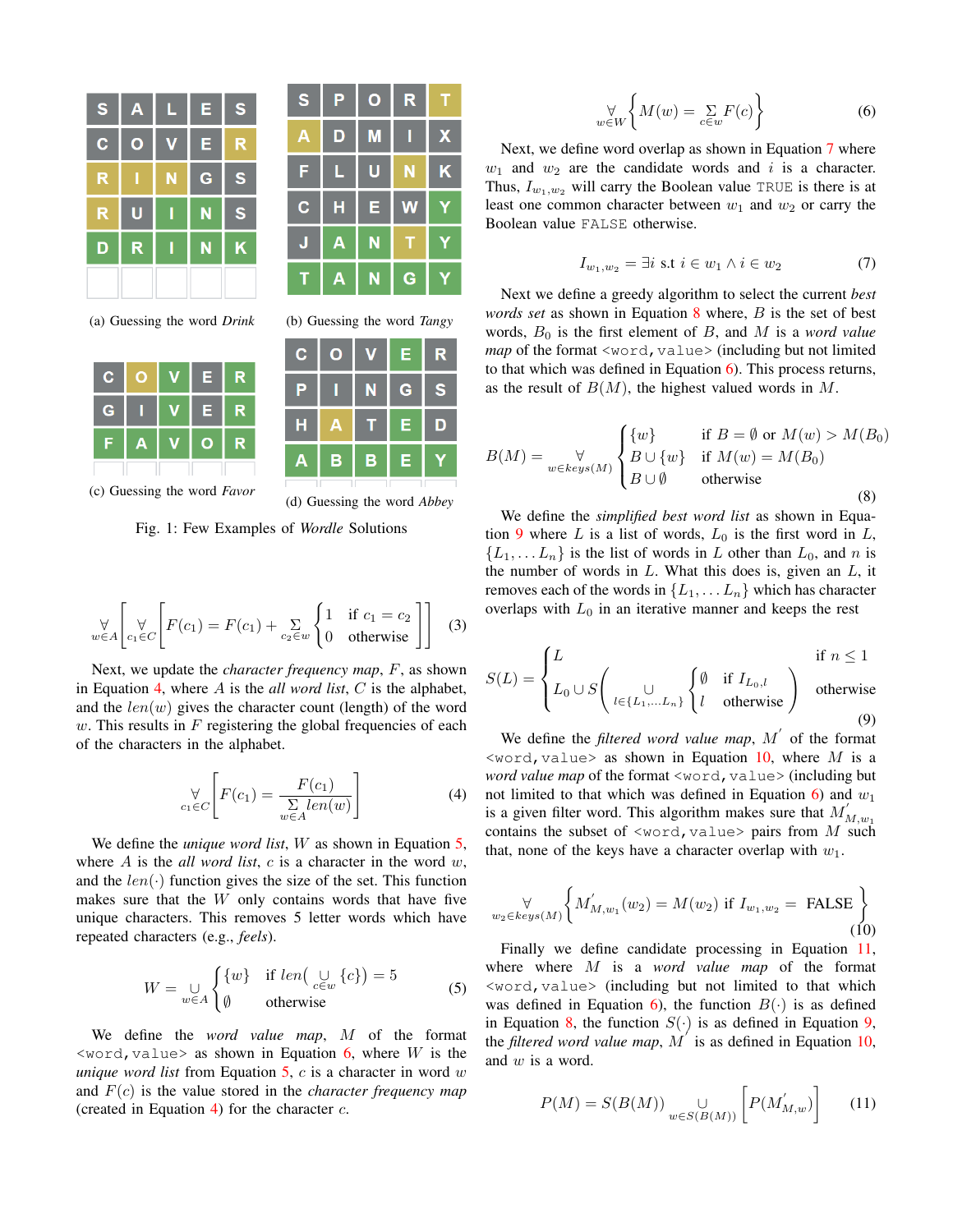## IV. EXPERIMENTS AND RESULTS

<span id="page-2-3"></span>For the manually prepared word list  $G$  we used a publicly available word list from github<sup>[1](#page-2-6)</sup> which has over  $466k$  English words. From the obtained  $G$ , using Equation [1,](#page-0-2) we derived the *All word list*, A. We noted that A contains only 21952 words. Also, for the benefit of Equation [4,](#page-1-2) we calculated the total number of characters in the words in A and observed that it has 109760 characters. We show in Table [I,](#page-2-7) the character frequencies we calculated for the *character frequency map*, F as shown in Equation [4.](#page-1-2)

<span id="page-2-7"></span>TABLE I: Calculated Character Frequencies

| Character | Frequency | Character | Frequency |
|-----------|-----------|-----------|-----------|
| a         | 0.1124    | n         | 0.0546    |
| h         | 0.0268    | $\Omega$  | 0.0653    |
| c         | 0.0330    | p         | 0.0263    |
| d         | 0.0355    | q         | 0.0015    |
| e         | 0.0994    | r         | 0.0648    |
|           | 0.0147    | Ś         | 0.0754    |
| g         | 0.0236    |           | 0.0491    |
| h         | 0.0290    | u         | 0.0399    |
|           | 0.0661    | v         | 0.0114    |
|           | 0.0057    | W         | 0.0135    |
| k         | 0.0224    | X         | 0.0042    |
|           | 0.0556    | y         | 0.0314    |
| m         | 0.0318    | Z         | 0.0069    |

An interesting observation we can make from Table  $\bf{I}$  $\bf{I}$  $\bf{I}$  is that the character *a* is more frequent than character *e*. This contrasts the character frequency behavious reported in earlier literature [\[9,](#page-3-5) [10\]](#page-3-6). Other than that, all the other character frequencies aligns with common wisdom. After using Equation [5](#page-1-3) to obtain  $W$ , we observed to have left with  $13672$  words. This is  $62.28\%$  of the word count we had in A. It is an interesting to observe that in the 5 letter word domain, majority of the words seem to have 5 unique characters rather than having repeated characters. Figure [2](#page-2-8) shows a part of the *word value map*, M of the format  $\langle word,value \rangle$  as generated in Equation [6.](#page-1-4)

```
{'abdel': 0.329701166180758,
'abdom': 0.27143768221574344,
'abdon': 0.29451530612244897,
'abdul': 0.2702259475218659,
'abend': 0.32860787172011663,
'abert': 0.3523870262390671,
'abets': 0.36307397959183674,
'abhor': 0.2982325072886297,
'abide': 0.34013301749271135,
'abied': 0.3401330174927114,
'abyed': 0.305493804664723,
'abies': 0.38010204081632654,
'abyes': 0.34546282798833816,
'abihu': 0.27418002915451894,
```
Fig. 2: A part of the *Word Value Map*

<span id="page-2-6"></span><sup>1</sup><https://github.com/dwyl/english-words>

When we executed Equation [11,](#page-1-9) and extracted our word suggestions. At this point, we faced with a problem. It was the fact that some of the words that were suggested as candidates were not being accepted as valid words by *Wordle*. This, we observe, is due to the fact that our word list is richer than that used in *Wordle*. Because of this, we had to manually drop a number of high ranking words. The words that we had to drop are: *aires*, *erisa*, *saire*, *luton*, *tould*, *unold*, *dunlo*, *xdmcp*, and *aries*.

The highest ranking suggestion to be accepted by Wordle was ['serai', 'nould']. However, this had to be abandoned due to having only two words and thus only covering 10 characters. The highest ranked 3 word set accepted by wordle was ['aesir', 'donut', 'lymph']. Logically, these are the best three words to use. However aesir is not a very common word used by our alpha testers. Thus, we opted to settle with the next best word list ['raise', 'clout', 'nymph']. Figure [3](#page-2-5) shows two examples of solved *Wordle*s with the selected words.

<span id="page-2-5"></span>

(b) Guessing the word *Elder*

Fig. 3: Two Examples of *Wordle* Solutions with the selected words ['raise', 'clout', 'nymph']

## V. CONCLUSION

<span id="page-2-4"></span>The objective of this work was to derive the set of 3 optimum starting words for *wordle* covering 15 different characters and ordered in the descending order of significance. We succeeded in that target by discovering the words ['raise', 'clout', 'nymph'] to be the optimum starting words. At this point it should be noted that the auto solver proposed by Neil [\[11\]](#page-3-7) as reported by Groux [\[12\]](#page-3-8) also suggests raise as a good starting word. This overlap with our result proves that our methodology is sound.

#### **REFERENCES**

- <span id="page-2-0"></span>[1] J. Wardle, "Wordle - A daily word game," [https://bit.ly/Wordle](https://bit.ly/Wordle_)\_, 2022, [Online; accessed 07-February-2022].
- <span id="page-2-1"></span>[2] B. J. Anderson and J. G. Meyer, "Finding the optimal human strategy for wordle using maximum correct letter probabilities and reinforcement learning," *arXiv preprint arXiv:2202.00557*, 2022.
- <span id="page-2-2"></span>[3] T. Kandabada, "A Wordle Hack," [https://bit.ly/3HFcp5Y,](https://bit.ly/3HFcp5Y) 2022, [Online; accessed 09-February-2022].